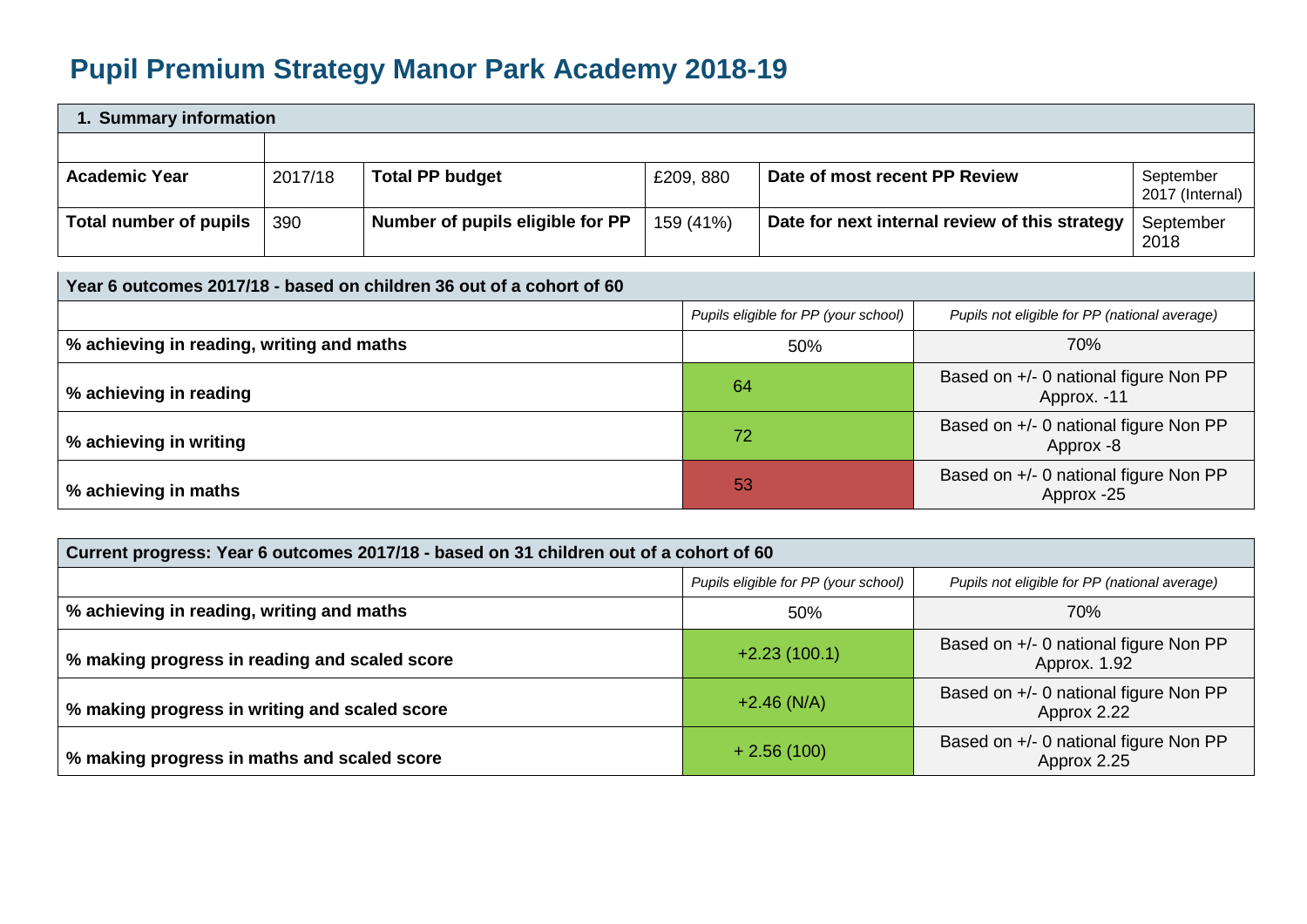|           | <b>External barriers</b> (issues which also require action outside school, such as low attendance rates)                                                                                                                                    |                                                                                                                                                                                                                                                                                                                                                                                                |  |  |  |  |
|-----------|---------------------------------------------------------------------------------------------------------------------------------------------------------------------------------------------------------------------------------------------|------------------------------------------------------------------------------------------------------------------------------------------------------------------------------------------------------------------------------------------------------------------------------------------------------------------------------------------------------------------------------------------------|--|--|--|--|
| A.        | A significant minority of PP children with persistent absence.                                                                                                                                                                              |                                                                                                                                                                                                                                                                                                                                                                                                |  |  |  |  |
| <b>B.</b> | School serves an area of very high social deprivation.                                                                                                                                                                                      |                                                                                                                                                                                                                                                                                                                                                                                                |  |  |  |  |
| C.        | When children start school in EYFS and joining mid-year, they are often not school ready in terms of their physical and emotional needs being met.                                                                                          |                                                                                                                                                                                                                                                                                                                                                                                                |  |  |  |  |
| D.        | Low aspiration among significant numbers of families.                                                                                                                                                                                       |                                                                                                                                                                                                                                                                                                                                                                                                |  |  |  |  |
| Ε.        | Pupils' well-being is adversely affected by their disadvantaged home life, often leading to social and emotional difficulties.                                                                                                              |                                                                                                                                                                                                                                                                                                                                                                                                |  |  |  |  |
|           | 1. Desired outcomes                                                                                                                                                                                                                         |                                                                                                                                                                                                                                                                                                                                                                                                |  |  |  |  |
|           | Desired outcomes and how they will be measured                                                                                                                                                                                              | Success criteria                                                                                                                                                                                                                                                                                                                                                                               |  |  |  |  |
| A.        | Pupil premium funding to impact on accelerating progress for all disadvantaged children.                                                                                                                                                    | progress on school's assessment system for target pupils.<br>Individual class and year group-based targets for start and end of year attainment<br>levels for PP                                                                                                                                                                                                                               |  |  |  |  |
| <b>B.</b> | To accelerate progress for PP children in specific year groups identified in July 2018 tracking,<br>with a significant gap between PP children and rest of cohort.                                                                          | Gaps to close in:<br>-Year 5<br>-Year 4                                                                                                                                                                                                                                                                                                                                                        |  |  |  |  |
| C.        | A rise in attendance and drop in persistent absence for identified children.                                                                                                                                                                | Overall attendance of PP children 2017/18-95.2%<br>Target for 2018/19-96 %<br>% of children with PP classed as persistent absentees - 2017/18- 4.2%<br>Target for 2018/19-3.5 %                                                                                                                                                                                                                |  |  |  |  |
| D.        | Remove barriers to learning based around BESD through ensuring individual and group<br>support is in place to impact positively, removing barriers to learning.                                                                             | Baseline of identified children evidenced Pira/ Puma.<br>Support programmes and strategies planned, delivered and assessed for impact.<br>Regular evaluation in Pupil Progress meetings, SLT Inclusion and through Pira/<br>Puma to assess impact of identified children succeeding in lessons through regular<br>engagement, leading to progress in line with, or exceeding, expected levels. |  |  |  |  |
| Ε.        | Ensure accelerated language development in early phase of the school enables identified PP<br>children working at below expected levels accelerate their learning through implementation of<br>'Talk Boost' and 'Talking Success' projects. | Baseline of identified children evidenced on Otrack using Pira/ puma<br>Children meet targets for speaking and listening, writing and reading in YR and Y1.<br>Progress towards targets evaluated through Pupil Progress meetings and SLT<br>reports at end of Terms 2, 4 and 6.                                                                                                               |  |  |  |  |
| F.        | Ensure that all PP children have access to all clubs, school visits and residentials in Year 3/4<br>and Year 5/6.                                                                                                                           | All children attend all trips<br>No children are prevented from taking part in any residentials, trips or clubs due to<br>financial hardship.                                                                                                                                                                                                                                                  |  |  |  |  |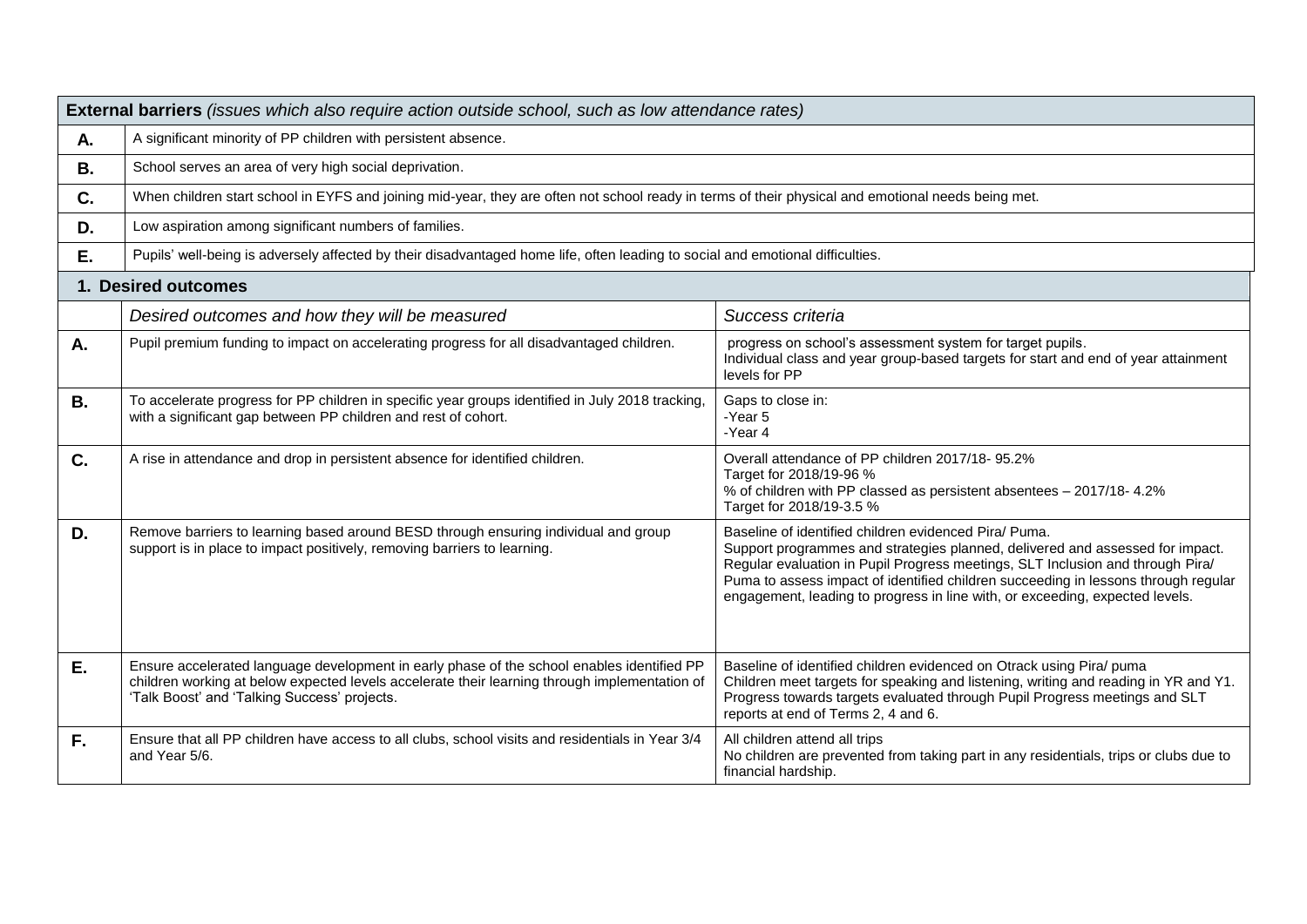| 2. Planned expenditure                                                                                                                                                              |                                                                                                                                                                                                                                                                                                                                                            |                                                                                                                                                                                                                                                                                                                                                                                                                                                                                                                                                        |                                                                                                                                                                                                                                                                                                                                                                                                                                                                                                                                            |                   |                                                                                                                                       |
|-------------------------------------------------------------------------------------------------------------------------------------------------------------------------------------|------------------------------------------------------------------------------------------------------------------------------------------------------------------------------------------------------------------------------------------------------------------------------------------------------------------------------------------------------------|--------------------------------------------------------------------------------------------------------------------------------------------------------------------------------------------------------------------------------------------------------------------------------------------------------------------------------------------------------------------------------------------------------------------------------------------------------------------------------------------------------------------------------------------------------|--------------------------------------------------------------------------------------------------------------------------------------------------------------------------------------------------------------------------------------------------------------------------------------------------------------------------------------------------------------------------------------------------------------------------------------------------------------------------------------------------------------------------------------------|-------------------|---------------------------------------------------------------------------------------------------------------------------------------|
| Academic year                                                                                                                                                                       | 2018-19                                                                                                                                                                                                                                                                                                                                                    |                                                                                                                                                                                                                                                                                                                                                                                                                                                                                                                                                        |                                                                                                                                                                                                                                                                                                                                                                                                                                                                                                                                            |                   |                                                                                                                                       |
|                                                                                                                                                                                     | support and support whole school strategies.                                                                                                                                                                                                                                                                                                               | The three headings below enable schools to demonstrate how they are using the pupil premium to improve classroom pedagogy, provide targeted                                                                                                                                                                                                                                                                                                                                                                                                            |                                                                                                                                                                                                                                                                                                                                                                                                                                                                                                                                            |                   |                                                                                                                                       |
| i. Quality of teaching for all                                                                                                                                                      |                                                                                                                                                                                                                                                                                                                                                            |                                                                                                                                                                                                                                                                                                                                                                                                                                                                                                                                                        |                                                                                                                                                                                                                                                                                                                                                                                                                                                                                                                                            |                   |                                                                                                                                       |
| <b>Desired outcome</b>                                                                                                                                                              | Chosen action /<br>approach                                                                                                                                                                                                                                                                                                                                | What is the evidence and rationale<br>for this choice?                                                                                                                                                                                                                                                                                                                                                                                                                                                                                                 | How will you ensure it is<br>implemented well?                                                                                                                                                                                                                                                                                                                                                                                                                                                                                             | <b>Staff lead</b> | When will you<br>review<br>implementation?                                                                                            |
| Ensure all teaching<br>throughout school is<br>good, with a significant<br>proportion of outstanding<br>teaching, leading to<br>accelerated progress for<br>disadvantaged children. | -Progress of PP children<br>high profile for all teachers<br>and support staff;<br>-Provision in classes for<br>individual children<br>discussed x5 Pupil<br>Progress meetings across<br>school year;<br>-Mentoring meetings with<br>individual children and<br>parents to discuss<br>provision.<br>-Progress of PP children<br>part of PM targets 2018/19 | -Ethos of high priority of disadvantaged<br>children, additional support and provision for<br>PP children needs to be shared and<br>understood by all staff.<br>-x5 Pupil Progress meetings each year<br>enables regular checks to be made on<br>progress of children, with classteachers<br>targets being focussed on progress of<br>children in their class.<br>-All T&L across the school needs to be<br>consistently 'good' or 'outstanding' in order<br>for children to make accelerated progress<br>and continue to close gaps with their peers. | Monitoring of these PP children<br>progress though regular monitoring<br>cycle: book scrutiny, pupil interview<br>and lesson observation.<br>Planning, delivery and evaluation of<br>individual and group support<br>programmes for identified PP<br>children, according to identified need.<br>Ensure the quality of teaching is a<br>minimum good/outstanding through<br>learning walks.<br>Phase leaders highlight progress in<br>pupil progress meetings; inclusion<br>meetings and through SLT reports<br>and reporting to governors. | <b>AHT</b>        | <b>Pupil Progress</b><br>meetings every 6<br>weeks<br>X4 data harvests<br>each academic year<br>Reviewed x2 through<br>Core governors |
| Total budgeted cost                                                                                                                                                                 |                                                                                                                                                                                                                                                                                                                                                            |                                                                                                                                                                                                                                                                                                                                                                                                                                                                                                                                                        |                                                                                                                                                                                                                                                                                                                                                                                                                                                                                                                                            |                   | £7605.00                                                                                                                              |
| ii. Targeted support                                                                                                                                                                |                                                                                                                                                                                                                                                                                                                                                            |                                                                                                                                                                                                                                                                                                                                                                                                                                                                                                                                                        |                                                                                                                                                                                                                                                                                                                                                                                                                                                                                                                                            |                   |                                                                                                                                       |
| <b>Desired outcome</b>                                                                                                                                                              | <b>Chosen</b><br>action/approach                                                                                                                                                                                                                                                                                                                           | What is the evidence and rationale<br>for this choice?                                                                                                                                                                                                                                                                                                                                                                                                                                                                                                 | How will you ensure it is<br>implemented well?                                                                                                                                                                                                                                                                                                                                                                                                                                                                                             | <b>Staff lead</b> | When will you<br>review<br>implementation?                                                                                            |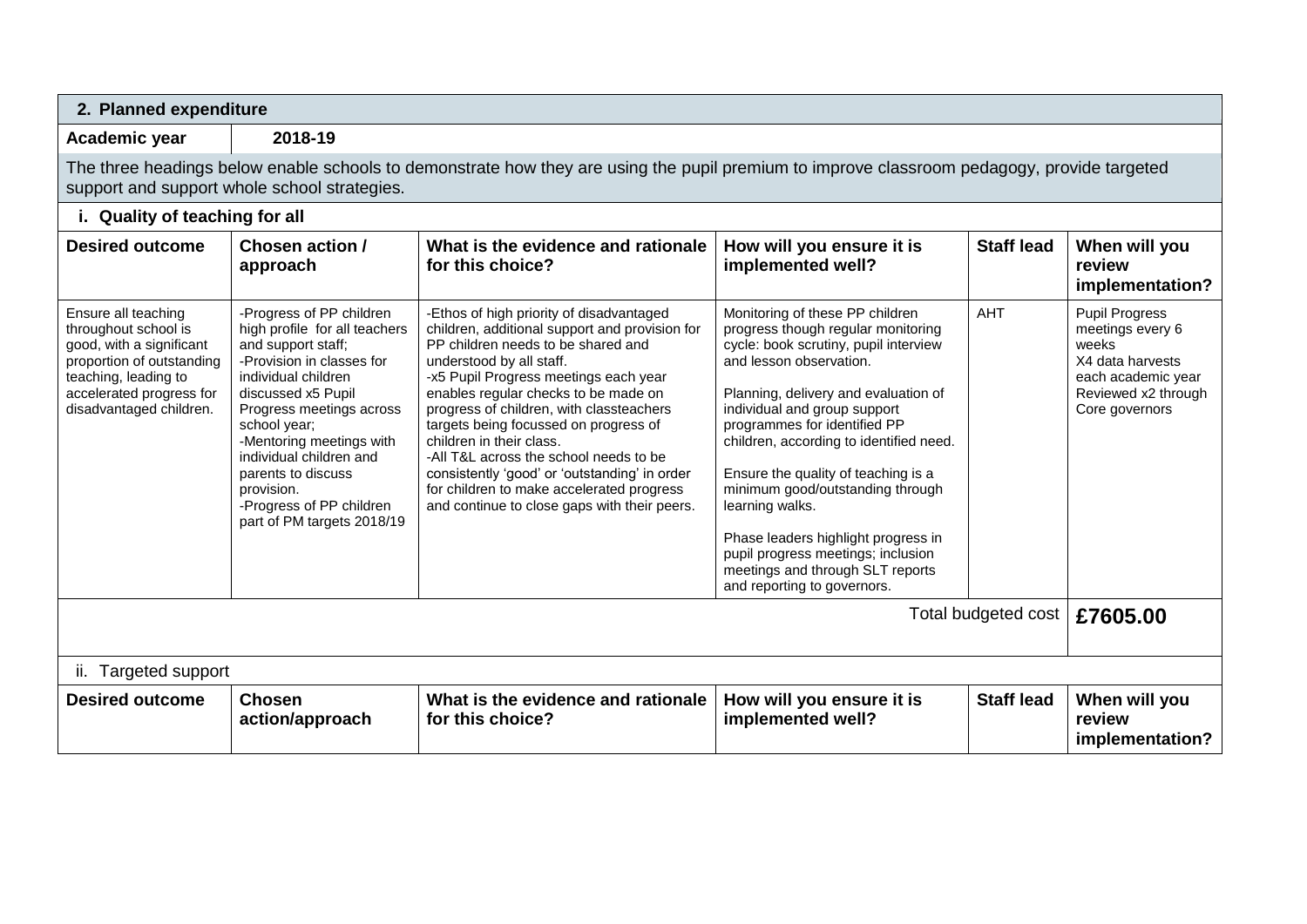| Pupil premium funding to<br>impact on accelerating<br>progress for all<br>disadvantaged children-<br>progress on school's<br>assessment system for<br>target pupils.<br>To accelerate progress<br>for PP children in<br>specific year groups<br>identified in July 2018<br>tracking, with a<br>significant gap between<br>PP children and rest of<br>cohort. | School structures in place<br>to ensure a constant cycle<br>of planning, delivery and<br>evaluation of impact of<br>targeted support in key<br>areas of:<br>-Developing early language<br>acquisition through 'Talk<br>boost'-Ensuring barriers to<br>learning are removed<br>through range of pastoral<br>programmes- both small<br>group and individual | In school attainment analysis of last year's<br>data shows disparity in terms of progress of<br>disadvantaged children across the school.<br>Evidence both from within school and<br>nationally shows impact of individual and<br>small group support in previous years has<br>led to positive outcomes.<br>Evidence has shown that early language<br>acquisition and a grasp of core early literacy<br>and numeracy skills are key to future<br>success in Primary.<br>Children need to feel secure and confident if<br>they are to success in class. | Regular analysis on pupil data with<br>staff and phase leaders.<br>Regular monitoring of effectiveness of<br>small group and individual sessions<br>by Phase leaders and Inclusion<br>Manager.<br>Review of after/before school<br>provision at least every six weeks.<br>SLT reports to governors x3 each<br>year. | <b>AHT</b><br>Inclusion<br>Manager    | <b>Termly Pupil</b><br>Progress meetings<br>X3 monitoring of<br>effectiveness of<br>support programmes<br>X4 data harvests<br>each academic year<br>Reviewed x2 through<br>Core governors<br>£43,921.00 |
|--------------------------------------------------------------------------------------------------------------------------------------------------------------------------------------------------------------------------------------------------------------------------------------------------------------------------------------------------------------|-----------------------------------------------------------------------------------------------------------------------------------------------------------------------------------------------------------------------------------------------------------------------------------------------------------------------------------------------------------|--------------------------------------------------------------------------------------------------------------------------------------------------------------------------------------------------------------------------------------------------------------------------------------------------------------------------------------------------------------------------------------------------------------------------------------------------------------------------------------------------------------------------------------------------------|---------------------------------------------------------------------------------------------------------------------------------------------------------------------------------------------------------------------------------------------------------------------------------------------------------------------|---------------------------------------|---------------------------------------------------------------------------------------------------------------------------------------------------------------------------------------------------------|
| Pupil premium funding to<br>impact on accelerating<br>progress for all<br>disadvantaged children-<br>and closing the gaps on<br>school's assessment<br>system for target pupils.                                                                                                                                                                             | School structures in place<br>to ensure a constant cycle<br>of planning, delivery and<br>evaluation of impact of<br>targeted support in a<br>variety of core areas.                                                                                                                                                                                       | Attainment of disadvantaged children to be in<br>line with National                                                                                                                                                                                                                                                                                                                                                                                                                                                                                    | -Focus support in 2018/19 on specific<br>year groups where achievement of<br>PP children is behind rest of cohort.<br>-Identify booster/catch-up<br>programmes to support progress                                                                                                                                  | <b>AHT</b>                            | £12,339.00                                                                                                                                                                                              |
|                                                                                                                                                                                                                                                                                                                                                              |                                                                                                                                                                                                                                                                                                                                                           |                                                                                                                                                                                                                                                                                                                                                                                                                                                                                                                                                        |                                                                                                                                                                                                                                                                                                                     | <b>Total budgeted cost</b>            | £56,260.00                                                                                                                                                                                              |
| iii. Other approaches                                                                                                                                                                                                                                                                                                                                        |                                                                                                                                                                                                                                                                                                                                                           |                                                                                                                                                                                                                                                                                                                                                                                                                                                                                                                                                        |                                                                                                                                                                                                                                                                                                                     |                                       |                                                                                                                                                                                                         |
| <b>Desired outcome</b>                                                                                                                                                                                                                                                                                                                                       | <b>Chosen</b><br>action/approach                                                                                                                                                                                                                                                                                                                          | What is the evidence and rationale<br>for this choice?                                                                                                                                                                                                                                                                                                                                                                                                                                                                                                 | How will you ensure it is<br>implemented well?                                                                                                                                                                                                                                                                      | <b>Staff lead</b>                     | When will you<br>review<br>implementation?                                                                                                                                                              |
| (a) Ensure equality of<br>access to all PP children,<br>specifically clubs, music<br>and equipment.                                                                                                                                                                                                                                                          | Use of a Pupil premium<br>voucher system in which<br>parents use £100 on a<br>range of products and                                                                                                                                                                                                                                                       | Parental feedback regarding this system has<br>been very positive. Project has led to<br>increased parental engagement and a rise in<br>aspiration in terms of activities in the town                                                                                                                                                                                                                                                                                                                                                                  | Monitoring of expenditure by School<br>Business Manager.<br>Monitoring of attendance by<br>Attendance Lead (Pastoral                                                                                                                                                                                                | <b>SBM</b><br>Pastoral<br>Headteacher | Reviewed x2 through<br>Core governors                                                                                                                                                                   |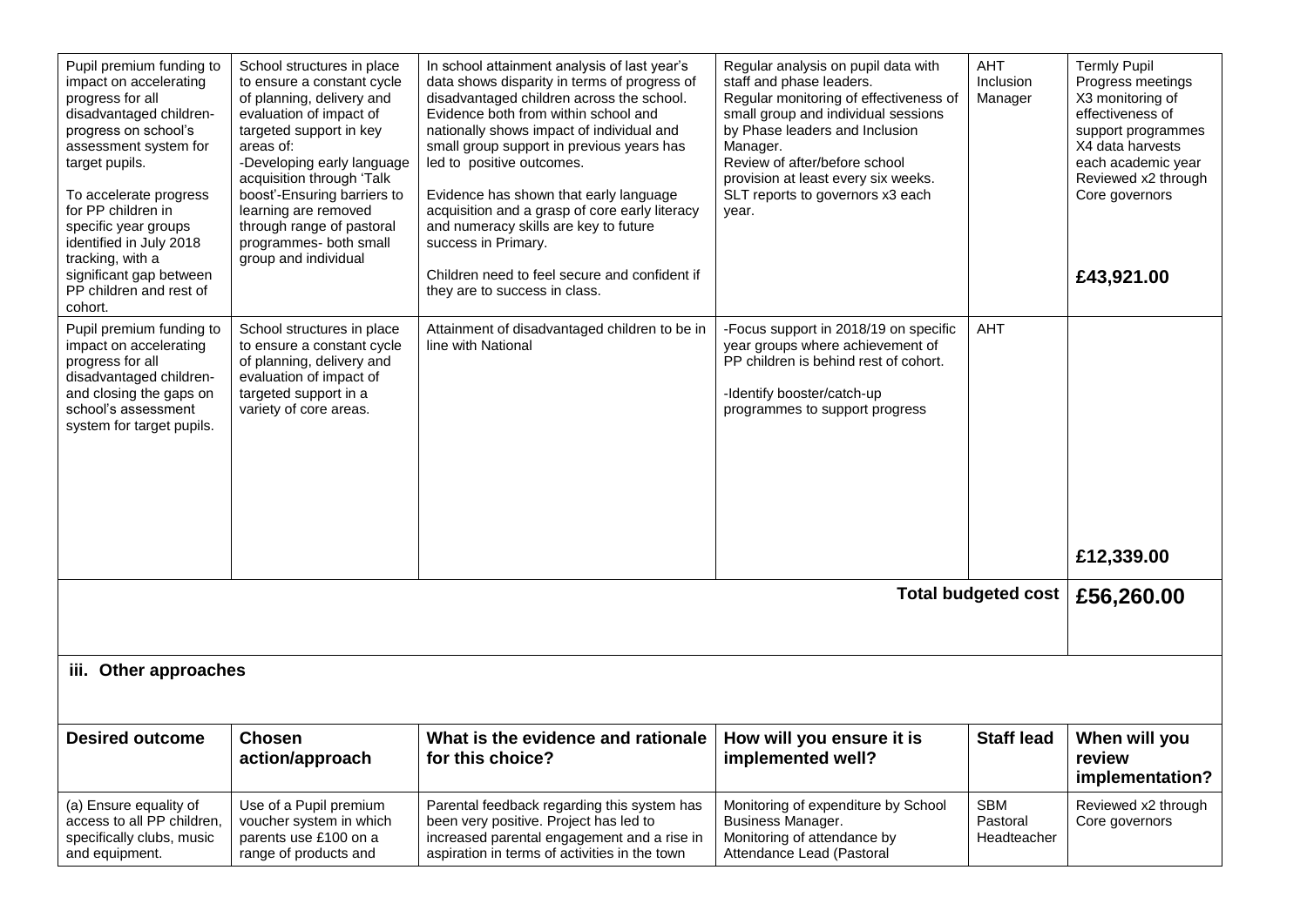|                                                                                                                                                                                       | school services.<br>Ensure involvement at<br>local school sports events<br>with project including local<br>secondary.<br>Ensure disadvantaged<br>children are able to access<br>extra-curricular activities<br>they would otherwise not<br>be able to, such as music,<br>swimming lessons,<br>gymnastics. | that are available.<br>Engagement with, and enjoyment of<br>extracurricular activities provide incentive for<br>children who may disengage with school.<br>Attendance of PP children has improved and<br>there has been an increase in the number of<br>pupils attending extra-curricular clubs.<br>(EEF-+2 months)                                                                                                                       | leader/Headteacher)                                                                                                                                                                                                                                        |                                           | £18,600.00                                 |
|---------------------------------------------------------------------------------------------------------------------------------------------------------------------------------------|-----------------------------------------------------------------------------------------------------------------------------------------------------------------------------------------------------------------------------------------------------------------------------------------------------------|-------------------------------------------------------------------------------------------------------------------------------------------------------------------------------------------------------------------------------------------------------------------------------------------------------------------------------------------------------------------------------------------------------------------------------------------|------------------------------------------------------------------------------------------------------------------------------------------------------------------------------------------------------------------------------------------------------------|-------------------------------------------|--------------------------------------------|
| (b)additional breakfast<br>and after school clubs.                                                                                                                                    | <b>Breakfast and After School</b><br><b>Clubs</b>                                                                                                                                                                                                                                                         | Observation and feedback has shown<br>increased levels of confidence and esteem<br>from children who take part in these clubs.                                                                                                                                                                                                                                                                                                            | School staff to attend sessions on a<br>weekly basis.<br>Ensure identification of venerable<br>pupils made so these are focused<br>sessions.<br>Persistent late pupils identified and<br>monitored, through clubs motivated to<br>change attendance trend. | Teaching<br>Mentor                        | £12,269.00                                 |
| (c) Ensure accelerated<br>language development in<br>early phase of the school<br>enables identified PP<br>children working at<br>below expected levels<br>accelerate their learning. | Train teachers and support<br>staff in Y1 and KS1 in Talk<br>Boost Success' projects<br>Implement after PP review<br>meetings<br>Evaluate regularly during<br>PP meetings each term                                                                                                                       | Very low starting points in YR, in all areas of<br>development, in particular language<br>acquisition early literacy and numeracy skill<br>(EEF-+5 months for high cost)                                                                                                                                                                                                                                                                  | Observation of sessions<br>Rigorous quality assurance in staff<br>training<br>Monitor development of identified<br>children during Pupil Progress<br>meetings<br>Inclusion manager to monitor in<br>termly SLT report                                      | <b>Early Years</b><br>Lead                | Each term and at<br>year end<br>£7605.00   |
| (d)A rise in attendance<br>and drop in persistent<br>absence for identified<br>children                                                                                               | Employ pastoral team of:<br>-Pastoral Lead:<br>-Inclusion Leader<br>Focussed on-<br>-Running of breakfast club;<br>-Delivery of effective<br>pastoral programmes<br>designed to remove<br>barriers to learning.                                                                                           | School serves an area of very high social<br>deprivation. In order for teachers to focus on<br>the planning, teaching, assessment cycle,<br>pastoral team work to ensure identified PP<br>children:<br>-have access to breakfast club;<br>-challenge parents through systematic<br>implementation of attendance management<br>policy;<br>-Deliver effective pastoral programme for<br>identified children.<br>(EEF- Mentoring - +1 month) | Regular monitoring of progress of<br>identified children.<br>Weekly discussion at Inclusion<br>Monitoring of individual, group and<br>whole school attendance &                                                                                            | Pastoral<br>Leader<br>Inclusion<br>Leader | Each term and at<br>year end<br>£64,746.00 |
| Support for Behaviour In<br>class to raise attainment.                                                                                                                                | <b>Behaviour Support</b><br>provided through a                                                                                                                                                                                                                                                            | Support for Individual pupil as directed by the<br><b>Inclusion Lead</b>                                                                                                                                                                                                                                                                                                                                                                  | Regular Meetings with Inclusion lead<br>to ensure that behaviour and conduct                                                                                                                                                                               | Behaviour<br>Support                      | £35,189.00                                 |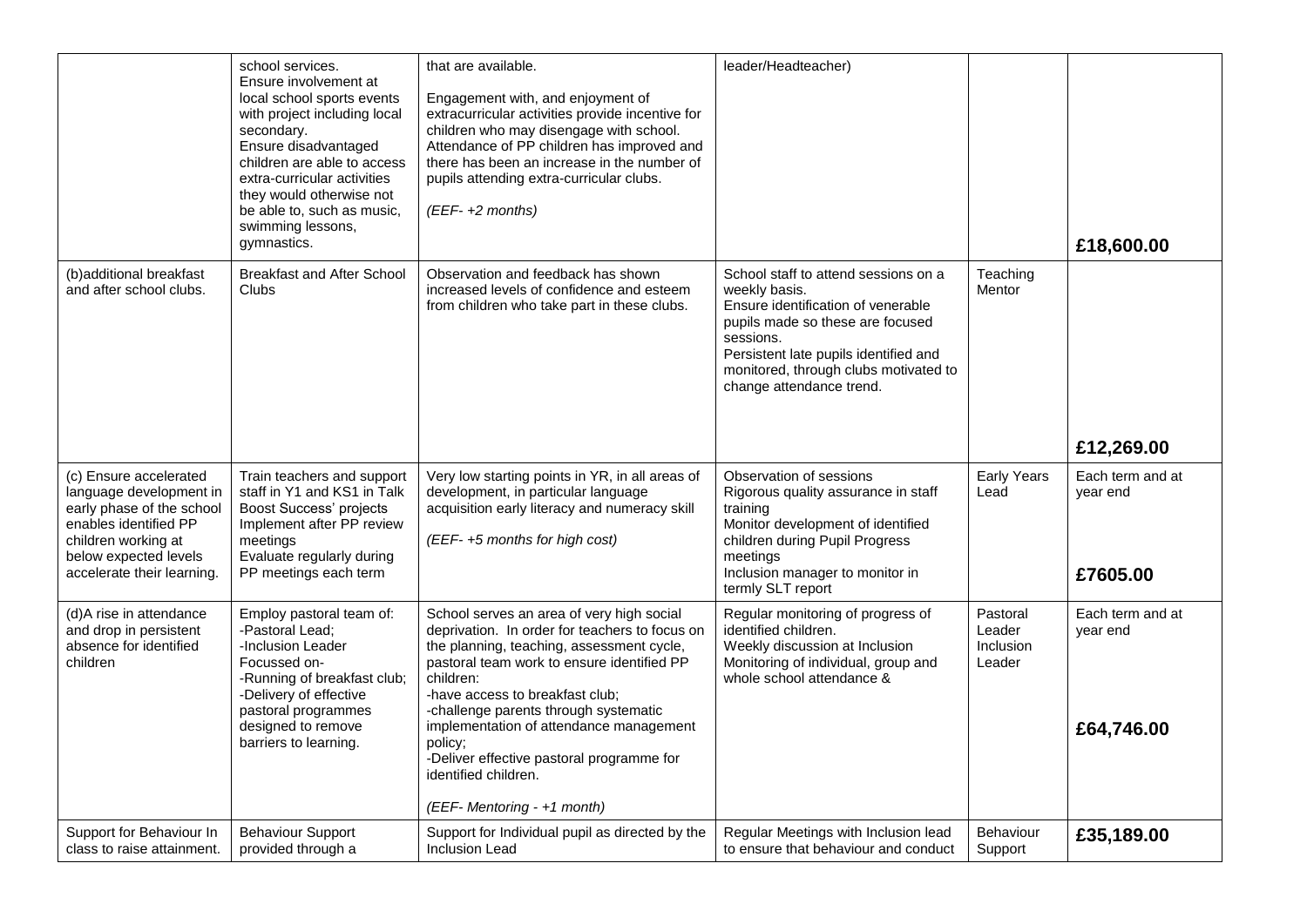|                                                                                                                                                                                     | <b>Learning Mentor</b>                                                                                                                                                                                                                                                                              |                                                                                                                                                                                                                                        | is good.                                                                                                                                                                      |                     |             |  |
|-------------------------------------------------------------------------------------------------------------------------------------------------------------------------------------|-----------------------------------------------------------------------------------------------------------------------------------------------------------------------------------------------------------------------------------------------------------------------------------------------------|----------------------------------------------------------------------------------------------------------------------------------------------------------------------------------------------------------------------------------------|-------------------------------------------------------------------------------------------------------------------------------------------------------------------------------|---------------------|-------------|--|
| (c)Disadvantaged<br>children in Y6 make<br>accelerated progress<br>through additional<br>targeted 1:2 support in<br>core subjects                                                   | Additional specialist<br>teacher employed (0.5)<br>each week to work with<br>identified PP children.                                                                                                                                                                                                | -Aim is to impact targeted pupil premium<br>children in year 6, to reach appropriate<br>targets.                                                                                                                                       | Regular reviews with the additional<br>teacher and reviewing books and<br>progress.                                                                                           | Teaching<br>Support | £7605.00    |  |
| 3. Review of expenditure                                                                                                                                                            |                                                                                                                                                                                                                                                                                                     |                                                                                                                                                                                                                                        |                                                                                                                                                                               | Total budgeted cost | £146,014.00 |  |
| <b>Previous Academic Year</b>                                                                                                                                                       |                                                                                                                                                                                                                                                                                                     | 2017/18 (£246, 840)                                                                                                                                                                                                                    |                                                                                                                                                                               |                     |             |  |
| i.                                                                                                                                                                                  | <b>Quality of teaching for all</b>                                                                                                                                                                                                                                                                  |                                                                                                                                                                                                                                        |                                                                                                                                                                               |                     |             |  |
| <b>Desired outcome</b>                                                                                                                                                              | <b>Chosen</b><br>action/approach                                                                                                                                                                                                                                                                    | <b>Estimated impact:</b> Did you meet the<br>success criteria? Include impact on<br>pupils not eligible for PP, if appropriate.                                                                                                        | <b>Lessons learned</b><br>(and whether you will continue with this approach)                                                                                                  |                     | <b>Cost</b> |  |
| Ensure all teaching<br>throughout school is<br>good, with a significant<br>proportion of outstanding<br>teaching, leading to<br>accelerated progress for<br>disadvantaged children. | -Progress of PP<br>children high profile<br>for all teachers and<br>support staff;<br>-Provision in classes<br>for individual children<br>discussed x5 Pupil<br>Progress meetings<br>across school year;<br>-Mentoring meetings<br>with individual<br>children and parents<br>to discuss provision. | -Majority of teaching and learning across school<br>'good', with increased 'outstanding practice';<br>-No pattern across school of disadvantaged<br>children making less progress than rest of cohort.<br>Disparities year group based | -Focus support in 2017/18 on specific year groups where<br>achievement of PP children is behind rest of cohort.<br>-Identify booster/catch-up programmes to support progress. |                     | £46,000     |  |
| ii.<br><b>Targeted support</b>                                                                                                                                                      |                                                                                                                                                                                                                                                                                                     |                                                                                                                                                                                                                                        |                                                                                                                                                                               |                     |             |  |
| <b>Desired outcome</b>                                                                                                                                                              | <b>Chosen</b><br>action/approach                                                                                                                                                                                                                                                                    | <b>Estimated impact:</b> Did you meet the<br>success criteria? Include impact on<br>pupils not eligible for PP, if appropriate.                                                                                                        | <b>Lessons learned</b><br>(and whether you will continue with this approach)                                                                                                  |                     | <b>Cost</b> |  |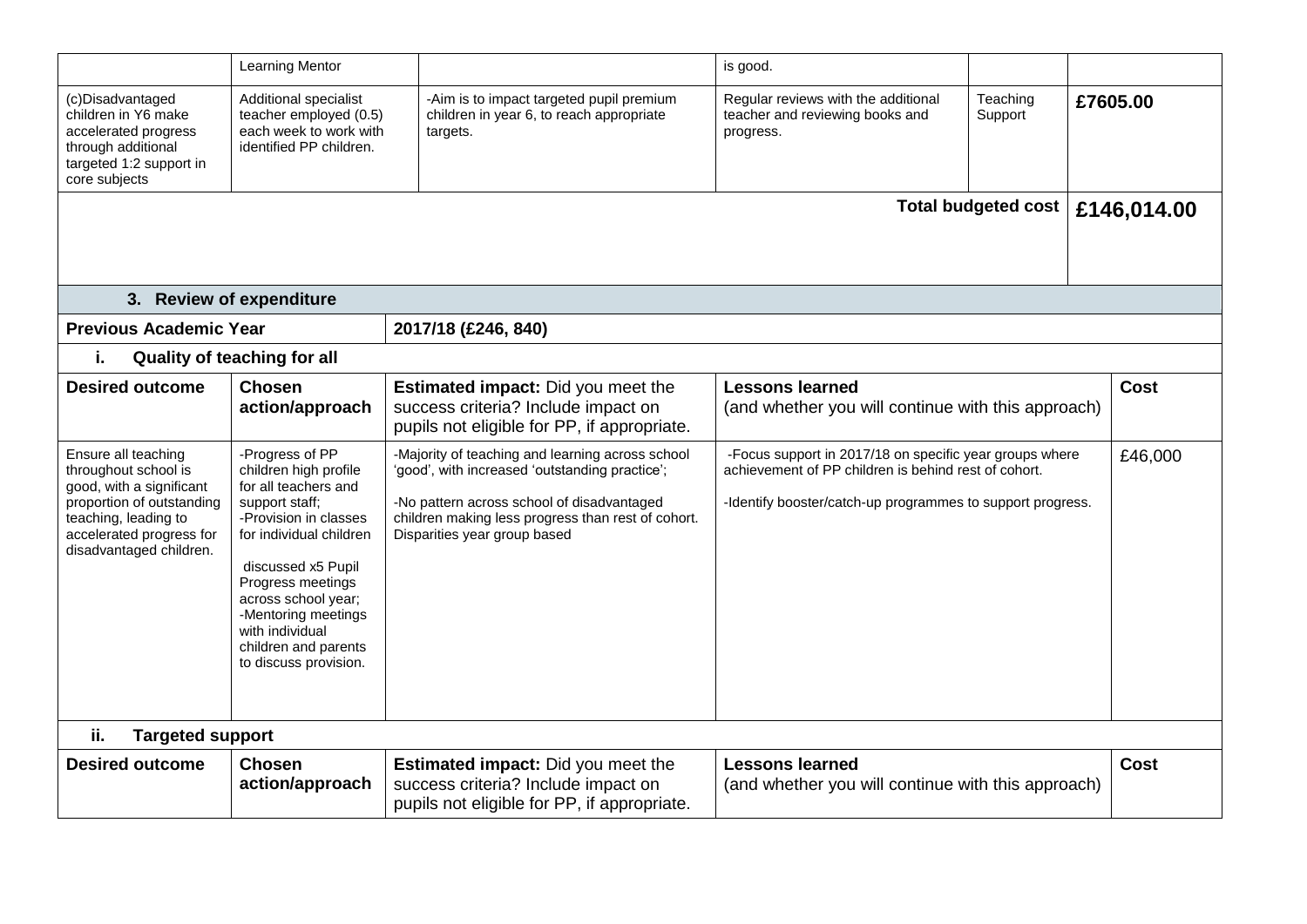| Pupil premium funding to<br>impact on accelerating<br>progress for all<br>disadvantaged children-<br>and closing the gaps on<br>school's assessment<br>system for target pupils.<br>iii. | School structures in<br>place to ensure a<br>constant cycle of<br>planning, delivery and<br>evaluation of impact<br>of targeted support in<br>key areas of:<br>-Developing early<br>language acquisition<br>through 'Talking<br>Boosť<br>-Ensuring barriers to<br>learning are removed<br>through range of<br>pastoral programmes-<br>both small group and<br>individual                                               | Attainment of disadvantaged children- September<br>'17- July '18 in the Key Stages at the expected<br>standard<br>Writing<br>Maths<br>Reading<br>Year 2-<br>59<br>59<br>76<br>64<br>72<br>53<br>Year 6- | -Focus support in 2017/18 on specific year groups where<br>achievement of PP children is behind rest of cohort.<br>-Identify booster/catch-up programmes to support progress | £49,000 |
|------------------------------------------------------------------------------------------------------------------------------------------------------------------------------------------|------------------------------------------------------------------------------------------------------------------------------------------------------------------------------------------------------------------------------------------------------------------------------------------------------------------------------------------------------------------------------------------------------------------------|---------------------------------------------------------------------------------------------------------------------------------------------------------------------------------------------------------|------------------------------------------------------------------------------------------------------------------------------------------------------------------------------|---------|
| Other approaches                                                                                                                                                                         |                                                                                                                                                                                                                                                                                                                                                                                                                        |                                                                                                                                                                                                         |                                                                                                                                                                              |         |
| <b>Desired outcome</b>                                                                                                                                                                   | <b>Chosen</b><br>action/approach                                                                                                                                                                                                                                                                                                                                                                                       | <b>Estimated impact:</b> Did you meet the<br>success criteria? Include impact on<br>pupils not eligible for PP, if appropriate.                                                                         | <b>Lessons learned</b><br>(and whether you will continue with this approach)                                                                                                 | Cost    |
| (a) Ensure equality of<br>access to all PP children,<br>specifically clubs, music<br>and equipment.                                                                                      | Use of a Pupil<br>premium voucher<br>system in which<br>parents use £100 on<br>a range of products<br>and school services.<br>Ensure involvement<br>at local school sports<br>events with project<br>including local<br>secondary.<br>Ensure<br>disadvantaged<br>children are able to<br>access extra-<br>curricular activities<br>they would otherwise<br>not be able to, such<br>as swimming lessons,<br>gymnastics. | -92% take-up of offer amongst eligible parents<br>-Positive feedback from parents on questionnaire                                                                                                      | Establish baseline to judge success of project with greater<br>accuracy and rigour.                                                                                          | £18,600 |